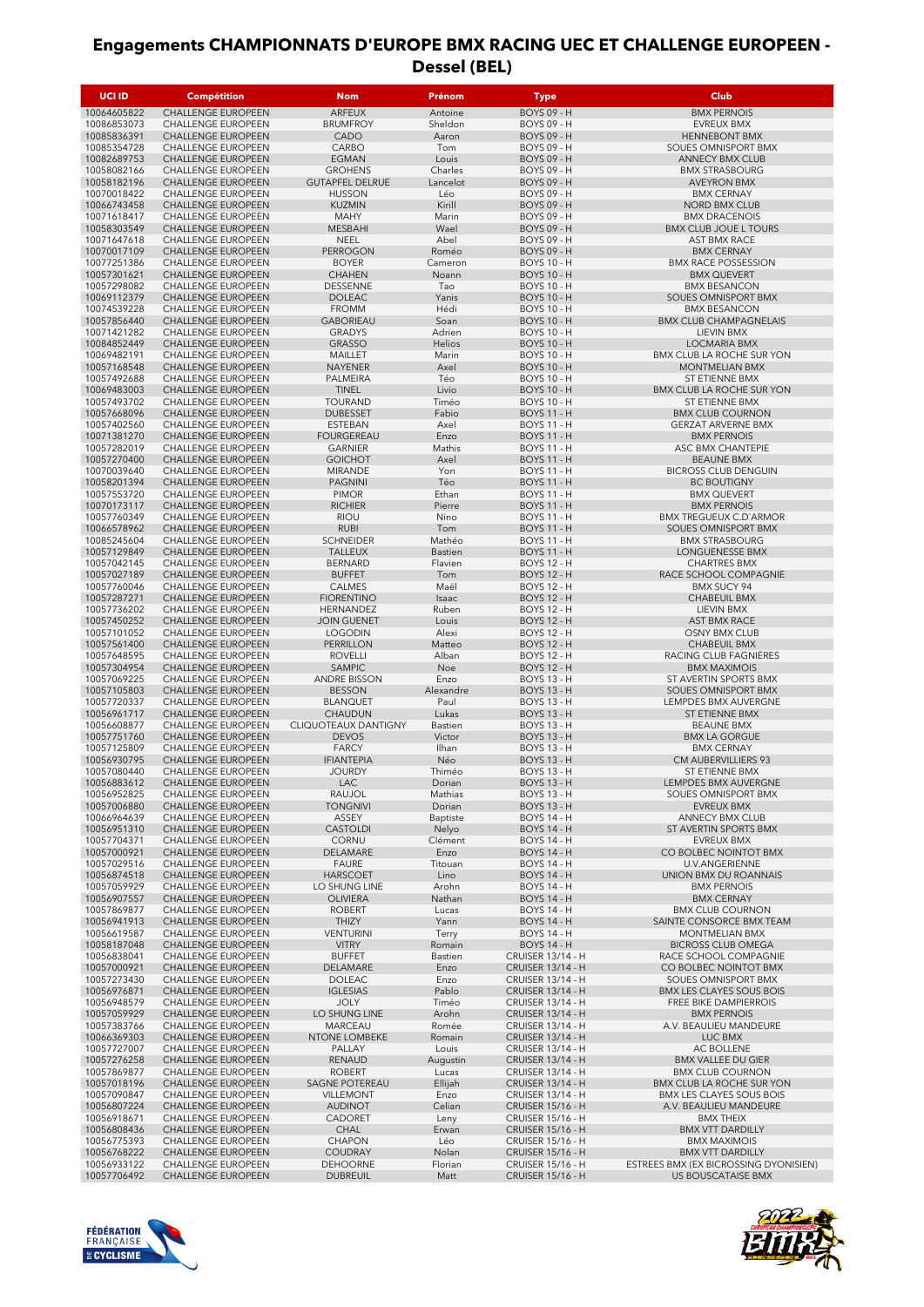| UCI ID                     | <b>Compétition</b>                                     | <b>Nom</b>                         | Prénom              | <b>Type</b>                                        | <b>Club</b>                                          |
|----------------------------|--------------------------------------------------------|------------------------------------|---------------------|----------------------------------------------------|------------------------------------------------------|
| 10056910587                | CHALLENGE EUROPEEN                                     | <b>GAUTIER</b>                     | Louis               | <b>CRUISER 15/16 - H</b>                           | <b>BMX TREGUEUX C.D'ARMOR</b>                        |
| 10056828341                | CHALLENGE EUROPEEN                                     | <b>HOARAU</b>                      | Matthéo             | <b>CRUISER 15/16 - H</b>                           | <b>BMX PERNOIS</b>                                   |
| 10056949589                | <b>CHALLENGE EUROPEEN</b>                              | <b>JACQMIN</b>                     | Matéo               | <b>CRUISER 15/16 - H</b>                           | SOUES OMNISPORT BMX                                  |
| 10056817126                | <b>CHALLENGE EUROPEEN</b>                              | <b>JAN</b>                         | Alexis              | <b>CRUISER 15/16 - H</b>                           | <b>BMX TREGUEUX C.D'ARMOR</b>                        |
| 10056643738                | <b>CHALLENGE EUROPEEN</b><br><b>CHALLENGE EUROPEEN</b> | <b>BALLESTRA</b>                   | Vito<br>Aurelien    | CRUISER MEN 17/24 - H                              | <b>GERZAT ARVERNE BMX</b>                            |
| 10056917459<br>10056706382 | <b>CHALLENGE EUROPEEN</b>                              | <b>BOISSON</b><br><b>BOUTONNET</b> | Bastien             | CRUISER MEN 17/24 - H<br>CRUISER MEN 17/24 - H     | <b>LORIENT BMX</b><br><b>BMX SUCY 94</b>             |
| 10056741950                | <b>CHALLENGE EUROPEEN</b>                              | <b>FONSECA</b>                     | Alexandre           | CRUISER MEN 17/24 - H                              | <b>AZAY BMX CLUB</b>                                 |
| 10056648384                | <b>CHALLENGE EUROPEEN</b>                              | <b>GUIGO</b>                       | Merlin              | CRUISER MEN 17/24 - H                              | <b>HENNEBONT BMX</b>                                 |
| 10025583328                | CHALLENGE EUROPEEN                                     | <b>MENIER</b>                      | Antoine             | CRUISER MEN 17/24 - H                              | <b>BMX QUEVERT</b>                                   |
| 10056928270                | <b>CHALLENGE EUROPEEN</b>                              | <b>MOREAUX</b>                     | Baptiste            | CRUISER MEN 17/24 - H                              | <b>BMX BESANCON</b>                                  |
| 10056723661                | CHALLENGE EUROPEEN                                     | <b>PLASSON</b>                     | Sacha               | CRUISER MEN 17/24 - H                              | BC ST NOM LA BRETECHE                                |
| 10057685779                | <b>CHALLENGE EUROPEEN</b>                              | <b>PONS</b>                        | Thomas              | CRUISER MEN 17/24 - H                              | <b>BMX RIDERS 07</b>                                 |
| 10056736593                | <b>CHALLENGE EUROPEEN</b>                              | <b>VILLE</b>                       | Maxime              | CRUISER MEN 17/24 - H                              | MONTELIMAR BMX RACING                                |
| 10025609701<br>10025354669 | <b>CHALLENGE EUROPEEN</b><br><b>CHALLENGE EUROPEEN</b> | WUILMART<br><b>DELTOMBES</b>       | Alexy<br>Guillaume  | CRUISER MEN 17/24 - H<br>CRUISER MEN 25/29 - H     | <b>CALAIS BMX</b><br><b>BMX MAXIMOIS</b>             |
| 10010950472                | CHALLENGE EUROPEEN                                     | <b>DUPONT</b>                      | Thibault            | CRUISER MEN 25/29 - H                              | BEYNOST BMX LA COTIERE                               |
| 10025646275                | CHALLENGE EUROPEEN                                     | <b>EGREMY</b>                      | Jordan              | CRUISER MEN 25/29 - H                              | A.V. BEAULIEU MANDEURE                               |
| 10025591917                | CHALLENGE EUROPEEN                                     | LANDAIS                            | Alexandre           | CRUISER MEN 25/29 - H                              | <b>VERNEUIL BMX</b>                                  |
| 10025874227                | CHALLENGE EUROPEEN                                     | LE CAIGNARD                        | Antoine             | CRUISER MEN 25/29 - H                              | <b>BMX LES CLAYES SOUS BOIS</b>                      |
| 10008123025                | <b>CHALLENGE EUROPEEN</b>                              | LEVAY                              | Mael                | CRUISER MEN 25/29 - H                              | <b>BMX QUEVERT</b>                                   |
| 10024717503                | CHALLENGE EUROPEEN                                     | <b>ROUSSEAU</b>                    | Yann                | CRUISER MEN 25/29 - H                              | PAU BMX CLUB                                         |
| 10007535769                | CHALLENGE EUROPEEN                                     | CHAUVIN                            | Thibaud             | CRUISER MEN 30/34 - H                              | <b>CHABEUIL BMX</b>                                  |
| 10084619952<br>10024524917 | CHALLENGE EUROPEEN<br>CHALLENGE EUROPEEN               | <b>DAVID</b>                       | Dimitri             | CRUISER MEN 30/34 - H                              | <b>BMX CLUB RONCQ</b><br><b>BMX DE SAINT QUENTIN</b> |
| 10010952492                | CHALLENGE EUROPEEN                                     | <b>DUBOIS</b><br><b>DUPONT</b>     | Jérémy<br>Remy      | CRUISER MEN 30/34 - H<br>CRUISER MEN 30/34 - H     | KITCHEN RIDER PAYS VANNETAIS                         |
| 10125986412                | <b>CHALLENGE EUROPEEN</b>                              | <b>FRIEDRICH</b>                   | Florent             | CRUISER MEN 30/34 - H                              | <b>CHERBOURG BMX</b>                                 |
| 10025573224                | CHALLENGE EUROPEEN                                     | <b>LECOURT</b>                     | Yoann               | CRUISER MEN 30/34 - H                              | <b>BMX SUCY 94</b>                                   |
| 10108869447                | <b>CHALLENGE EUROPEEN</b>                              | LEMETAYER                          | Clément             | CRUISER MEN 30/34 - H                              | <b>BMX QUEVERT</b>                                   |
| 10006812111                | CHALLENGE EUROPEEN                                     | <b>LOCQUET</b>                     | Kevin               | CRUISER MEN 30/34 - H                              | <b>EC TARASCON</b>                                   |
| 10007220925                | <b>CHALLENGE EUROPEEN</b>                              | <b>GAILLARD</b>                    | Charly              | CRUISER MEN 35/39 - H                              | CC ETUPES LE DOUBS PAYS DE MONTBELIARD               |
| 10008134846                | <b>CHALLENGE EUROPEEN</b>                              | <b>GROUAZEL</b>                    | Damien              | CRUISER MEN 35/39 - H                              | <b>BMX QUEVERT</b>                                   |
| 10024655562                | <b>CHALLENGE EUROPEEN</b>                              | <b>IGLESIAS</b>                    | Nicolas             | CRUISER MEN 35/39 - H                              | <b>BMX LES CLAYES SOUS BOIS</b>                      |
| 10108158418<br>10004979013 | <b>CHALLENGE EUROPEEN</b><br><b>CHALLENGE EUROPEEN</b> | <b>JEZEQUEL</b><br><b>DUBOIS</b>   | Laurent<br>Jérôme   | CRUISER MEN 35/39 - H<br>CRUISER MEN 40/44 - H     | <b>LOCMARIA BMX</b><br><b>BMX DE SAINT QUENTIN</b>   |
| 10003621417                | <b>CHALLENGE EUROPEEN</b>                              | <b>DUSSERRE</b>                    | Jean Serge          | CRUISER MEN 40/44 - H                              | <b>MONTELIMAR BMX RACING</b>                         |
| 10004996692                | CHALLENGE EUROPEEN                                     | FRAPPESAUCE                        | Cédric              | CRUISER MEN 40/44 - H                              | <b>B.C. ST PAUL 3 CHATEAUX</b>                       |
| 10024210978                | <b>CHALLENGE EUROPEEN</b>                              | <b>GUEHENEUC</b>                   | Pierre              | CRUISER MEN 40/44 - H                              | ASC BMX CHANTEPIE                                    |
| 10024728718                | <b>CHALLENGE EUROPEEN</b>                              | <b>MORAND</b>                      | Yoann               | CRUISER MEN 40/44 - H                              | ST ETIENNE BMX                                       |
| 10025201489                | <b>CHALLENGE EUROPEEN</b>                              | <b>THEME</b>                       | Marc                | CRUISER MEN 40/44 - H                              | SAINT BRIEUC BMX                                     |
| 10004242722                | <b>CHALLENGE EUROPEEN</b>                              | <b>TORNABENE</b>                   | Terence             | CRUISER MEN 40/44 - H                              | <b>B.C. PONT EVEQUE</b>                              |
| 10024274333                | <b>CHALLENGE EUROPEEN</b>                              | VANDEPUTTE                         | Steeve              | CRUISER MEN 40/44 - H                              | <b>BMX CLUB RONCQ</b>                                |
| 10026951432<br>10026119858 | CHALLENGE EUROPEEN<br>CHALLENGE EUROPEEN               | CHALANDAT<br><b>ERIAVAC</b>        | Cyril<br>Christophe | CRUISER MEN 45/49 - H<br>CRUISER MEN 45/49 - H     | <b>EC TARASCON</b><br><b>BC BOUTIGNY</b>             |
| 10005112284                | CHALLENGE EUROPEEN                                     | <b>MOUSSIKIAN</b>                  | Grégory             | CRUISER MEN 45/49 - H                              | <b>BMX CLUB 28</b>                                   |
| 10026106421                | CHALLENGE EUROPEEN                                     | <b>POUILLIAT</b>                   | Sébastien           | CRUISER MEN 45/49 - H                              | <b>BMX SUCY 94</b>                                   |
| 10025941117                | <b>CHALLENGE EUROPEEN</b>                              | <b>RIZZO</b>                       | Silvio              | CRUISER MEN 45/49 - H                              | CHABEUIL BMX                                         |
| 10025000924                | <b>CHALLENGE EUROPEEN</b>                              | <b>THOMAS</b>                      | Jean Camille        | CRUISER MEN 45/49 - H                              | <b>BMX SUCY 94</b>                                   |
| 10113024784                | CHALLENGE EUROPEEN                                     | CANITROT                           | Christophe          | CRUISER MEN 50+ - H                                | <b>BMX PERNOIS</b>                                   |
| 10024418318                | CHALLENGE EUROPEEN                                     | <b>CHAL</b>                        | Stéphane            | CRUISER MEN 50+ - H                                | <b>BMX VTT DARDILLY</b>                              |
| 10025580193                | CHALLENGE EUROPEEN                                     | <b>GUILLAUME</b>                   | Emmanuel            | CRUISER MEN 50+ - H                                | <b>BMX BESANCON</b>                                  |
| 10005021954<br>10024329705 | CHALLENGE EUROPEEN<br>CHALLENGE EUROPEEN               | <b>HAAS</b><br><b>HENRY</b>        | Olivier<br>Sylvain  | CRUISER MEN 50+ - H<br>CRUISER MEN 50+ - H         | <b>BMX CLUB CAVAILLON</b><br><b>BC MONTESSON</b>     |
| 10026007906                | CHALLENGE EUROPEEN                                     | <b>IMBERT</b>                      | Olivier             | CRUISER MEN 50+ - H                                | ASC BMX CHANTEPIE                                    |
| 10024815816                | <b>CHALLENGE EUROPEEN</b>                              | <b>MAO</b>                         | Franck              | CRUISER MEN 50+ - H                                | <b>CORNOUAILLE BMX</b>                               |
| 10024777117                | CHALLENGE EUROPEEN                                     | <b>ROBERT</b>                      | Mickael             | CRUISER MEN 50+ - H                                | <b>CORNOUAILLE BMX</b>                               |
| 10024346172                | <b>CHALLENGE EUROPEEN</b>                              | WULFMAN                            | Sacha               | CRUISER MEN 50+ - H                                | <b>VOISINS BMX CLUB</b>                              |
| 10057472783                | <b>CHALLENGE EUROPEEN</b>                              | <b>BERNEAU</b>                     | Charlotte           | <b>CRUISER WOMEN 16- - F</b>                       | <b>BICROSS RIANNAIS BERRY</b>                        |
| 10057760450                | <b>CHALLENGE EUROPEEN</b>                              | <b>BOISSON</b>                     | Louise              | <b>CRUISER WOMEN 16- - F</b>                       | LORIENT BMX                                          |
| 10056792773                | CHALLENGE EUROPEEN                                     | <b>BUTHION</b>                     | Jade                | CRUISER WOMEN 16- - F                              | <b>B.C. PONT EVEQUE</b>                              |
| 10056879265<br>10056893312 | <b>CHALLENGE EUROPEEN</b><br><b>CHALLENGE EUROPEEN</b> | MONNANTEUIL<br><b>BUCAILLE</b>     | Mila                | CRUISER WOMEN 16- - F<br>CRUISER WOMEN 17/29 - F   | LUC BMX<br><b>BC MESSIGNY ET VANTOUX</b>             |
| 10056644849                | CHALLENGE EUROPEEN                                     | GAND                               | Coraline<br>Anaïs   | CRUISER WOMEN 17/29 - F                            | VC MASSY PALAISEAU BC                                |
| 10056680619                | CHALLENGE EUROPEEN                                     | <b>IMBERT</b>                      | Camille             | CRUISER WOMEN 17/29 - F                            | ASC BMX CHANTEPIE                                    |
| 10016119562                | <b>CHALLENGE EUROPEEN</b>                              | LACOSTE                            | Lucie               | CRUISER WOMEN 17/29 - F                            | <b>BICROSS CLUB DENGUIN</b>                          |
| 10057003648                | CHALLENGE EUROPEEN                                     | LEFRAIRE                           | Ambre               | CRUISER WOMEN 17/29 - F                            | <b>BMX NOGENT LE ROI</b>                             |
| 10056669606                | <b>CHALLENGE EUROPEEN</b>                              | PILARD                             | Lou                 | CRUISER WOMEN 17/29 - F                            | <b>VS DE RHUYS</b>                                   |
| 10068507646                | CHALLENGE EUROPEEN                                     | <b>BOSC</b>                        | Lauriane            | CRUISER WOMEN 30/39 - F                            | <b>BMX QUEVERT</b>                                   |
| 10085316534                | CHALLENGE EUROPEEN                                     | <b>LOPPIN</b>                      | Natacha             | CRUISER WOMEN 30/39 - F<br>CRUISER WOMEN 30/39 - F | UC AMBOISE NAZELLES NEGRON                           |
| 10026811184<br>10071749466 | CHALLENGE EUROPEEN<br>CHALLENGE EUROPEEN               | <b>MERROUCHE</b><br><b>VALLOT</b>  | Elodie<br>Emilie    | CRUISER WOMEN 30/39 - F                            | <b>BMX CLUB CHAMPAGNELAIS</b><br>CM AUBERVILLIERS 93 |
| 10024140250                | CHALLENGE EUROPEEN                                     | <b>BAUDOIN</b>                     | Christelle          | CRUISER WOMEN 40+ - F                              | CLUB AVENIR SAINT GEORGES                            |
| 10004967390                | CHALLENGE EUROPEEN                                     | <b>DELESCLUSE</b>                  | Astrid              | CRUISER WOMEN 40+ - F                              | <b>EVREUX BMX</b>                                    |
| 10026714689                | <b>CHALLENGE EUROPEEN</b>                              | <b>FRANCINEAU</b>                  | Sophie              | CRUISER WOMEN 40+ - F                              | <b>BMX CLUB JOUE L TOURS</b>                         |
| 10048707017                | CHALLENGE EUROPEEN                                     | LE                                 | Adeline             | CRUISER WOMEN 40+ - F                              | VAL BMX                                              |
| 10090262827                | CHALLENGE EUROPEEN                                     | <b>BONHOMME ARNAULT</b>            | Aurore              | <b>GIRLS 09 - F</b>                                | BC MESSIGNY ET VANTOUX                               |
| 10119866823                | CHALLENGE EUROPEEN                                     | DA SILVA                           | Léssia              | <b>GIRLS 09 - F</b>                                | CC PAYS VESOUL HTE-SAÔNE                             |
| 10058006990                | CHALLENGE EUROPEEN                                     | <b>DUBOIS</b>                      | Laëti               | <b>GIRLS 09 - F</b>                                | CO BOLBEC NOINTOT BMX                                |
| 10085987551                | CHALLENGE EUROPEEN<br>CHALLENGE EUROPEEN               | ESTEBAN                            | Alice               | <b>GIRLS 09 - F</b>                                | <b>GERZAT ARVERNE BMX</b>                            |
| 10101756620<br>10080355588 | CHALLENGE EUROPEEN                                     | LE GOUIC<br>LEDUQUE                | Jade<br>Celestine   | <b>GIRLS 09 - F</b><br><b>GIRLS 09 - F</b>         | LORIENT BMX<br><b>CORNOUAILLE BMX</b>                |
| 10098823681                | CHALLENGE EUROPEEN                                     | <b>ROCH</b>                        | Mila                | <b>GIRLS 09 - F</b>                                | STADE BORDELAIS BMX                                  |
| 10068954957                | CHALLENGE EUROPEEN                                     | <b>ROYER</b>                       | Justine             | <b>GIRLS 09 - F</b>                                | <b>CHARTRES BMX</b>                                  |
| 10070858177                | CHALLENGE EUROPEEN                                     | SALVI                              | Agathe              | <b>GIRLS 09 - F</b>                                | <b>BEAUNE BMX</b>                                    |
| 10072501521                | <b>CHALLENGE EUROPEEN</b>                              | <b>DILLET</b>                      | Clemence            | <b>GIRLS 10 - F</b>                                | <b>COLLERIDER BMX</b>                                |
| 10085749596                | CHALLENGE EUROPEEN                                     | GAMEL                              | Sofia               | <b>GIRLS 10 - F</b>                                | VITROLLES VELO CLUB BMX                              |
| 10057507947                | CHALLENGE EUROPEEN                                     | <b>GAUTIER</b>                     | Emma                | <b>GIRLS 10 - F</b>                                | <b>BMX TREGUEUX C.D'ARMOR</b>                        |
| 10108623008                | CHALLENGE EUROPEEN                                     | LAPEYRE                            | Lou                 | <b>GIRLS 10 - F</b>                                | <b>BCVO FRANCONVILLE</b>                             |
| 10086359282<br>10066307059 | CHALLENGE EUROPEEN<br>CHALLENGE EUROPEEN               | LEAUTAUD<br><b>MACRON</b>          | Camille<br>Morgane  | <b>GIRLS 10 - F</b><br><b>GIRLS 10 - F</b>         | RACING CLUB FAGNIÈRES<br>LIEVIN BMX                  |
| 10058195132                | CHALLENGE EUROPEEN                                     | PANERO                             | Meline              | <b>GIRLS 10 - F</b>                                | <b>BMX MAXIMOIS</b>                                  |
| 10067375675                | <b>CHALLENGE EUROPEEN</b>                              | SERRET                             | Hanaé               | <b>GIRLS 10 - F</b>                                | <b>MONTMELIAN BMX</b>                                |
| 10108734051                | CHALLENGE EUROPEEN                                     | <b>TOMASI</b>                      | Djéline             | <b>GIRLS 10 - F</b>                                | <b>BMX MOURS-ROMANS</b>                              |



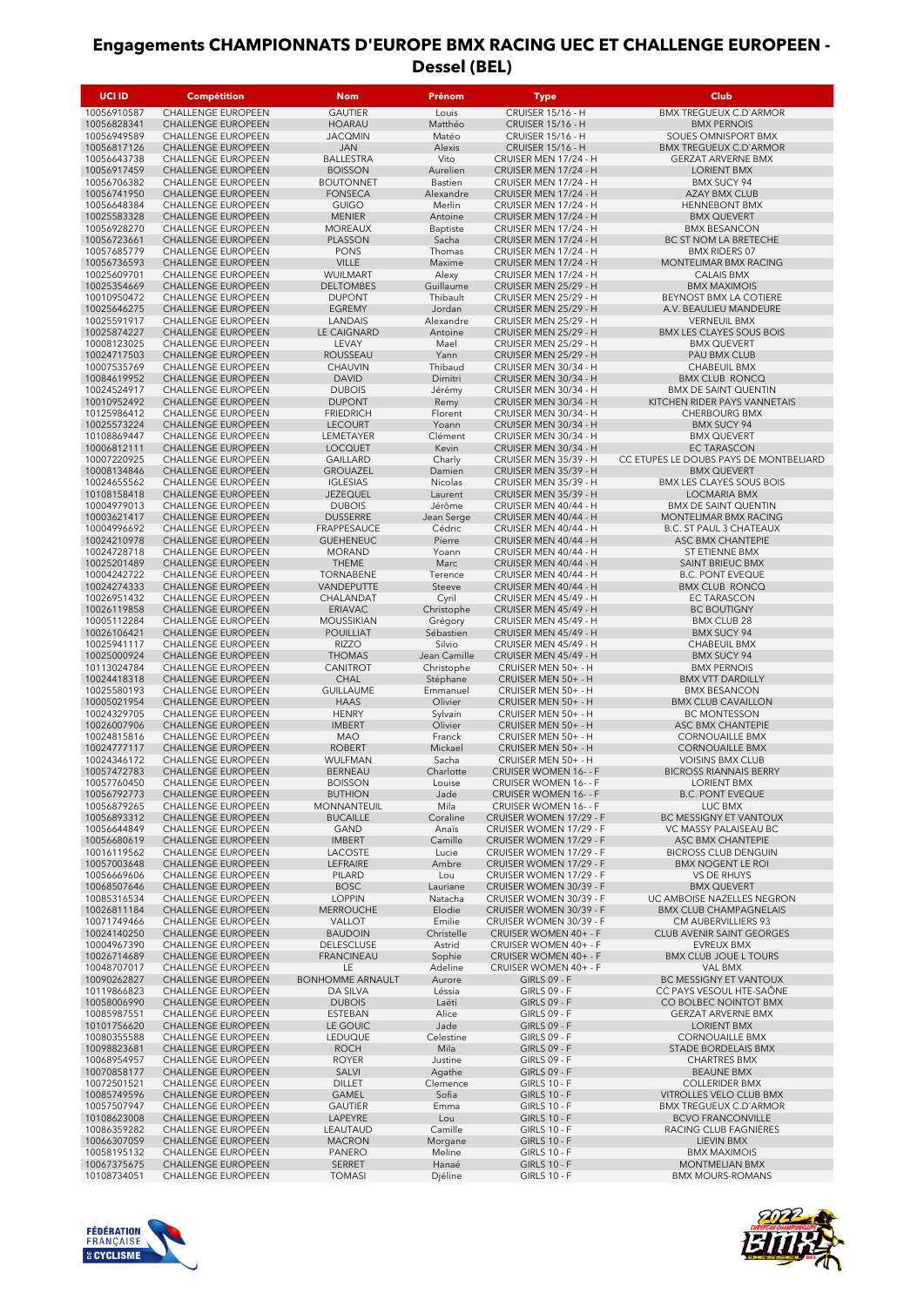| <b>UCI ID</b>              | <b>Compétition</b>                                           | <b>Nom</b>                                 | Prénom                | Type                                             | Club                                                         |
|----------------------------|--------------------------------------------------------------|--------------------------------------------|-----------------------|--------------------------------------------------|--------------------------------------------------------------|
| 10060970039                | CHALLENGE EUROPEEN                                           | <b>VINSOT</b>                              | Anaé                  | <b>GIRLS 10 - F</b>                              | <b>BMX NOGENT LE ROI</b>                                     |
| 10057471773                | <b>CHALLENGE EUROPEEN</b>                                    | <b>AGNUS</b>                               | Lana                  | <b>GIRLS 11 - F</b>                              | <b>CYCLE GOLBEEN</b>                                         |
| 10058223727<br>10057502085 | <b>CHALLENGE EUROPEEN</b><br><b>CHALLENGE EUROPEEN</b>       | <b>BEAUDET</b><br><b>CHELMIS</b>           | Eloise<br>Noémie      | <b>GIRLS 11 - F</b><br><b>GIRLS 11 - F</b>       | RACING CLUB FAGNIERES<br><b>VOREPPE FOXES</b>                |
| 10098856421                | <b>CHALLENGE EUROPEEN</b>                                    | <b>ELAMRI</b>                              | Lina                  | <b>GIRLS 11 - F</b>                              | <b>BMX MOURS-ROMANS</b>                                      |
| 10057465208                | <b>CHALLENGE EUROPEEN</b>                                    | <b>EYDOUX</b>                              | Marie                 | <b>GIRLS 11 - F</b>                              | <b>BMX CLUB PIERRELATTE</b>                                  |
| 10085840940                | <b>CHALLENGE EUROPEEN</b>                                    | <b>GUENEAU</b>                             | Noémie                | <b>GIRLS 11 - F</b>                              | <b>BEAUNE BMX</b>                                            |
| 10120801962<br>10071529400 | <b>CHALLENGE EUROPEEN</b><br>CHALLENGE EUROPEEN              | <b>NASCIMBENI</b><br><b>RUGARD CARNIER</b> | Clara<br>Myra         | <b>GIRLS 11 - F</b><br><b>GIRLS 11 - F</b>       | <b>BMX THEIX</b><br>ARGENTAN BMX                             |
| 10058137033                | <b>CHALLENGE EUROPEEN</b>                                    | <b>BRUNEL</b>                              | Maëlys                | <b>GIRLS 12 - F</b>                              | AST BMX RACE                                                 |
| 10057812182                | CHALLENGE EUROPEEN                                           | CANONNE                                    | Maxine                | <b>GIRLS 12 - F</b>                              | VC ROUBAIX LILLE METROPOLE                                   |
| 10084899434<br>10098825705 | <b>CHALLENGE EUROPEEN</b><br><b>CHALLENGE EUROPEEN</b>       | COURAU<br><b>DUBOS LANEN</b>               | Zia<br>Leonie         | <b>GIRLS 12 - F</b><br><b>GIRLS 12 - F</b>       | <b>BMX TREGUEUX C.D'ARMOR</b><br><b>BMX GUJANAIS</b>         |
| 10057438734                | <b>CHALLENGE EUROPEEN</b>                                    | <b>GOETGHELUCK</b>                         | Manel                 | <b>GIRLS 12 - F</b>                              | LUC BMX                                                      |
| 10097859341                | <b>CHALLENGE EUROPEEN</b>                                    | <b>JOURNE</b>                              | Lou                   | <b>GIRLS 12 - F</b>                              | <b>VOREPPE FOXES</b>                                         |
| 10057386392<br>10058659520 | <b>CHALLENGE EUROPEEN</b><br>CHALLENGE EUROPEEN              | <b>KESSLER</b><br><b>MAUPOINT</b>          | Lexie<br>Morgane      | <b>GIRLS 12 - F</b><br><b>GIRLS 12 - F</b>       | BC ST NOM LA BRETECHE<br>AAC BMX PETIT COURONNE              |
| 10057474504                | <b>CHALLENGE EUROPEEN</b>                                    | SADROWSKI                                  | Soline                | <b>GIRLS 12 - F</b>                              | <b>BMX VALLEE DU GIER</b>                                    |
| 10057378716                | CHALLENGE EUROPEEN                                           | <b>VIRIAT</b>                              | Marion                | <b>GIRLS 12 - F</b>                              | <b>VCU SCHWENHEIM</b>                                        |
| 10099251592<br>10057747922 | <b>CHALLENGE EUROPEEN</b>                                    | <b>ZORIAN</b><br><b>BARET</b>              | Lou<br>Emma           | <b>GIRLS 12 - F</b>                              | <b>FOUILLOUSE BMX</b>                                        |
| 10057273935                | CHALLENGE EUROPEEN<br>CHALLENGE EUROPEEN                     | <b>BERAUD</b>                              | Jade                  | <b>GIRLS 13 - F</b><br><b>GIRLS 13 - F</b>       | U.V.ANGERIENNE<br><b>BMX VALLEE DU GIER</b>                  |
| 10057489557                | <b>CHALLENGE EUROPEEN</b>                                    | <b>BURGEL</b>                              | Léonie                | <b>GIRLS 13 - F</b>                              | <b>BMX CERNAY</b>                                            |
| 10056994857                | <b>CHALLENGE EUROPEEN</b>                                    | <b>HABERT</b>                              | Camille               | <b>GIRLS 13 - F</b>                              | <b>AZAY BMX CLUB</b>                                         |
| 10099822175<br>10057025977 | <b>CHALLENGE EUROPEEN</b><br><b>CHALLENGE EUROPEEN</b>       | <b>HENRY</b><br><b>LECLERC</b>             | Thaïs<br>Manon        | <b>GIRLS 13 - F</b><br><b>GIRLS 13 - F</b>       | <b>EVREUX BMX</b><br><b>US CRETEIL</b>                       |
| 10057073164                | <b>CHALLENGE EUROPEEN</b>                                    | MEJEAN                                     | Lola                  | <b>GIRLS 13 - F</b>                              | MONTELIMAR BMX RACING                                        |
| 10057791772                | CHALLENGE EUROPEEN                                           | PIERRE                                     | Julia                 | <b>GIRLS 13 - F</b>                              | <b>BMX CLUB FRONTIGNAN</b>                                   |
| 10056955451<br>10057102668 | <b>CHALLENGE EUROPEEN</b><br><b>CHALLENGE EUROPEEN</b>       | <b>BATLLE</b><br><b>BEAUDET</b>            | Téa<br>Clarisse       | <b>GIRLS 14 - F</b><br><b>GIRLS 14 - F</b>       | BEYNOST BMX LA COTIERE<br>RACING CLUB FAGNIERES              |
| 10056933425                | <b>CHALLENGE EUROPEEN</b>                                    | <b>BEY</b>                                 | Emeline               | <b>GIRLS 14 - F</b>                              | <b>BMX BESANCON</b>                                          |
| 10057760450                | CHALLENGE EUROPEEN                                           | <b>BOISSON</b>                             | Louise                | <b>GIRLS 14 - F</b>                              | <b>LORIENT BMX</b>                                           |
| 10057219977                | <b>CHALLENGE EUROPEEN</b>                                    | <b>BROUCHIER</b>                           | Camille               | <b>GIRLS 14 - F</b>                              | <b>BMX PERNOIS</b>                                           |
| 10056970912<br>10057115806 | CHALLENGE EUROPEEN<br>CHALLENGE EUROPEEN                     | <b>BRUN</b><br><b>DOISNEAU</b>             | Maëlys<br>Sohane      | <b>GIRLS 14 - F</b><br><b>GIRLS 14 - F</b>       | <b>BMX CLUB COURNON</b><br><b>BMX VTT LIMONEST</b>           |
| 10056964545                | CHALLENGE EUROPEEN                                           | <b>DURUSSEL</b>                            | Adenora               | <b>GIRLS 14 - F</b>                              | SAINT BRIEUC BMX                                             |
| 10057404681                | CHALLENGE EUROPEEN                                           | <b>EUGENIE</b>                             | Chiara                | <b>GIRLS 14 - F</b>                              | <b>BMX NOGENT LE ROI</b>                                     |
| 10057198254                | <b>CHALLENGE EUROPEEN</b>                                    | <b>MACRON</b>                              | Mathilde              | <b>GIRLS 14 - F</b>                              | LIEVIN BMX                                                   |
| 10056971922<br>10056975760 | <b>CHALLENGE EUROPEEN</b><br>CHALLENGE EUROPEEN              | <b>PARROD</b><br>QUERE                     | Lilou<br>Ambre        | <b>GIRLS 14 - F</b><br><b>GIRLS 14 - F</b>       | <b>BMX BESANCON</b><br>CM AUBERVILLIERS 93                   |
| 10057297375                | <b>CHALLENGE EUROPEEN</b>                                    | SOULIE                                     | Maëline               | <b>GIRLS 14 - F</b>                              | <b>BMX CLUB DE LIMOGES</b>                                   |
| 10056706382                | CHALLENGE EUROPEEN                                           | <b>BOUTONNET</b>                           | Bastien               | MEN 17/24 - H                                    | <b>BMX SUCY 94</b>                                           |
| 10056705978<br>10056685164 | CHALLENGE EUROPEEN<br>CHALLENGE EUROPEEN                     | <b>CORDIER</b><br>DELEMONT                 | Nolan<br>Ylan         | MEN 17/24 - H<br>MEN 17/24 - H                   | <b>VOISINS BMX CLUB</b><br><b>MONTMELIAN BMX</b>             |
| 10056659300                | <b>CHALLENGE EUROPEEN</b>                                    | <b>GAMA</b>                                | Adrien                | MEN 17/24 - H                                    | <b>GERZAT ARVERNE BMX</b>                                    |
| 10057071548                | CHALLENGE EUROPEEN                                           | LAMBERT                                    | Baptiste              | MEN 17/24 - H                                    | <b>BMX CLUB SARRIANS</b>                                     |
| 10056703352                | CHALLENGE EUROPEEN                                           | LE BORGNE                                  | Logan                 | MEN 17/24 - H                                    | <b>LOCMARIA BMX</b>                                          |
| 10056928270<br>10056691632 | CHALLENGE EUROPEEN<br><b>CHALLENGE EUROPEEN</b>              | <b>MOREAUX</b><br><b>PALIDE</b>            | Baptiste<br>Theo      | MEN 17/24 - H<br>MEN 17/24 - H                   | <b>BMX BESANCON</b><br><b>BMX SAVENAY</b>                    |
| 10025581914                | <b>CHALLENGE EUROPEEN</b>                                    | PRIGENT                                    | Baptiste              | MEN 17/24 - H                                    | <b>BMX TREGUEUX C.D'ARMOR</b>                                |
| 10056869262                | <b>CHALLENGE EUROPEEN</b>                                    | <b>THIZY</b>                               | Hugo                  | MEN 17/24 - H                                    | <b>BMX VTT DARDILLY</b>                                      |
| 10025057003<br>10010950472 | <b>CHALLENGE EUROPEEN</b><br><b>CHALLENGE EUROPEEN</b>       | <b>CUPERS</b><br><b>DUPONT</b>             | Alexis<br>Thibault    | MEN 25/29 - H<br>MEN 25/29 - H                   | <b>BMX LA GORGUE</b><br><b>BEYNOST BMX LA COTIERE</b>        |
| 10025646275                | <b>CHALLENGE EUROPEEN</b>                                    | <b>EGREMY</b>                              | Jordan                | MEN 25/29 - H                                    | A.V. BEAULIEU MANDEURE                                       |
| 10010637648                | <b>CHALLENGE EUROPEEN</b>                                    | <b>KREA</b>                                | Théo                  | MEN 25/29 - H                                    | <b>BMX BESANCON</b>                                          |
| 10025175827                | <b>CHALLENGE EUROPEEN</b>                                    | LAPERT                                     | Kévin                 | MEN 25/29 - H                                    | <b>BLAGNAC BMX</b>                                           |
| 10010953001<br>10008123025 | <b>CHALLENGE EUROPEEN</b><br><b>CHALLENGE EUROPEEN</b>       | LE CLAINCHE<br>LEVAY                       | Romain<br>Mael        | MEN 25/29 - H<br>MEN 25/29 - H                   | SAINT NAZAIRE BMX CLUB<br><b>BMX QUEVERT</b>                 |
| 10008628031                | CHALLENGE EUROPEEN                                           | LUKIE                                      | Julien                | MEN 25/29 - H                                    | MONTMELIAN BMX                                               |
| 10024717503                | CHALLENGE EUROPEEN                                           | ROUSSEAU                                   | Yann                  | MEN 25/29 - H                                    | PAU BMX CLUB                                                 |
| 10007535769<br>10084619952 | CHALLENGE EUROPEEN<br><b>CHALLENGE EUROPEEN</b>              | CHAUVIN<br><b>DAVID</b>                    | Thibaud<br>Dimitri    | MEN 30/34 - H<br>MEN 30/34 - H                   | CHABEUIL BMX<br><b>BMX CLUB RONCQ</b>                        |
| 10009340171                | CHALLENGE EUROPEEN                                           | <b>DORVAL</b>                              | Hugo                  | MEN 30/34 - H                                    | <b>BMX CLUB JOUE L TOURS</b>                                 |
| 10024941108                | CHALLENGE EUROPEEN                                           | <b>JARRY</b>                               | Hugo                  | MEN 30/34 - H                                    | ASC BMX CHANTEPIE                                            |
| 10005884749                | CHALLENGE EUROPEEN                                           | <b>MONLEON</b>                             | Alexandre             | MEN 30/34 - H                                    | CM AUBERVILLIERS 93                                          |
| 10010949462<br>10004979013 | CHALLENGE EUROPEEN<br>CHALLENGE EUROPEEN                     | <b>DELPORTE</b><br><b>DUBOIS</b>           | Kevin<br>Jérôme       | MEN 35+ - H<br>MEN 35+ - H                       | <b>US CHANGE BICROSS</b><br><b>BMX DE SAINT QUENTIN</b>      |
| 10003621417                | <b>CHALLENGE EUROPEEN</b>                                    | <b>DUSSERRE</b>                            | Jean Serge            | MEN 35+ - H                                      | MONTELIMAR BMX RACING                                        |
| 10010952290                | CHALLENGE EUROPEEN                                           | <b>ETHALON</b>                             | Damien                | MEN 35+ - H                                      | CC ETUPES LE DOUBS PAYS DE MONTBELIARD                       |
| 10007220925<br>10008134846 | CHALLENGE EUROPEEN<br>CHALLENGE EUROPEEN                     | <b>GAILLARD</b><br><b>GROUAZEL</b>         | Charly<br>Damien      | MEN 35+ - H<br>MEN 35+ - H                       | CC ETUPES LE DOUBS PAYS DE MONTBELIARD<br><b>BMX QUEVERT</b> |
| 10024274333                | CHALLENGE EUROPEEN                                           | VANDEPUTTE                                 | Steeve                | MEN 35+ - H                                      | <b>BMX CLUB RONCQ</b>                                        |
| 10057186938                | CHALLENGE EUROPEEN                                           | <b>ALLARD</b>                              | Marie                 | <b>WOMEN 17/24 - F</b>                           | U.V.ANGERIENNE                                               |
| 10056893312                | CHALLENGE EUROPEEN                                           | <b>BUCAILLE</b>                            | Coraline              | <b>WOMEN 17/24 - F</b>                           | BC MESSIGNY ET VANTOUX                                       |
| 10056737708<br>10010032208 | CHALLENGE EUROPEEN<br>CHALLENGE EUROPEEN                     | CELDRAN<br><b>HOUIN</b>                    | Camille<br>Maureen    | <b>WOMEN 17/24 - F</b><br><b>WOMEN 17/24 - F</b> | ST ETIENNE BMX<br>ANNECY BMX CLUB                            |
| 10056680619                | CHALLENGE EUROPEEN                                           | <b>IMBERT</b>                              | Camille               | <b>WOMEN 17/24 - F</b>                           | ASC BMX CHANTEPIE                                            |
| 10016119562                | CHALLENGE EUROPEEN                                           | LACOSTE                                    | Lucie                 | <b>WOMEN 17/24 - F</b>                           | <b>BICROSS CLUB DENGUIN</b>                                  |
| 10056775292<br>10056669606 | CHALLENGE EUROPEEN<br><b>CHALLENGE EUROPEEN</b>              | <b>LOLLIER</b><br>PILARD                   | Margaux<br>Lou        | <b>WOMEN 17/24 - F</b><br><b>WOMEN 17/24 - F</b> | <b>BMX STRASBOURG</b><br><b>VS DE RHUYS</b>                  |
| 10057443784                | <b>CHALLENGE EUROPEEN</b>                                    | <b>STRINI</b>                              | Carla                 | <b>WOMEN 17/24 - F</b>                           | BEYNOST BMX LA COTIERE                                       |
| 10076278558                | CHAMPIONNATS D'EUROPE                                        | ASSANI                                     | Izaac                 | <b>BOYS 15 - H</b>                               | <b>BMX PAYS DE VITRE</b>                                     |
| 10056958885                | <b>CHAMPIONNATS D'EUROPE</b>                                 | <b>CHAMPANHET BRUN</b>                     | Valentin              | <b>BOYS 15 - H</b>                               | MONTELIMAR BMX RACING                                        |
| 10057706492<br>10056789642 | <b>CHAMPIONNATS D'EUROPE</b><br><b>CHAMPIONNATS D'EUROPE</b> | <b>DUBREUIL</b><br>HABERT                  | Matt<br>Jules         | <b>BOYS 15 - H</b><br><b>BOYS 15 - H</b>         | US BOUSCATAISE BMX<br><b>BMX CLUB SARRIANS</b>               |
| 10056820257                | CHAMPIONNATS D'EUROPE                                        | KERJEAN                                    | Maxime                | <b>BOYS 15 - H</b>                               | CANEJAN BMX CLUB                                             |
| 10057006779                | <b>CHAMPIONNATS D'EUROPE</b>                                 | LE BRECH                                   | Tom                   | <b>BOYS 15 - H</b>                               | <b>EVREUX BMX</b>                                            |
| 10056931506<br>10056969902 | CHAMPIONNATS D'EUROPE                                        | <b>MASERATI</b>                            | Nathan                | <b>BOYS 15 - H</b>                               | VITROLLES VELO CLUB BMX                                      |
| 10057701442                | CHAMPIONNATS D'EUROPE<br>CHAMPIONNATS D'EUROPE               | <b>MEUNIER</b><br><b>MICHEL</b>            | Valentin<br>Alexandre | <b>BOYS 15 - H</b><br><b>BOYS 15 - H</b>         | <b>BMX VTT DARDILLY</b><br>SAINT BRIEUC BMX                  |
| 10057703361                | CHAMPIONNATS D'EUROPE                                        | <b>NOEL</b>                                | Lucas                 | <b>BOYS 15 - H</b>                               | <b>BMX CERNAY</b>                                            |
| 10056907456                | CHAMPIONNATS D'EUROPE                                        | OLIVIERA                                   | Evan                  | <b>BOYS 15 - H</b>                               | <b>BMX CERNAY</b>                                            |
| 10056885127                | CHAMPIONNATS D'EUROPE                                        | <b>PIROLLES</b>                            | Enzo                  | <b>BOYS 15 - H</b>                               | <b>BMX CLUB COURNON</b>                                      |



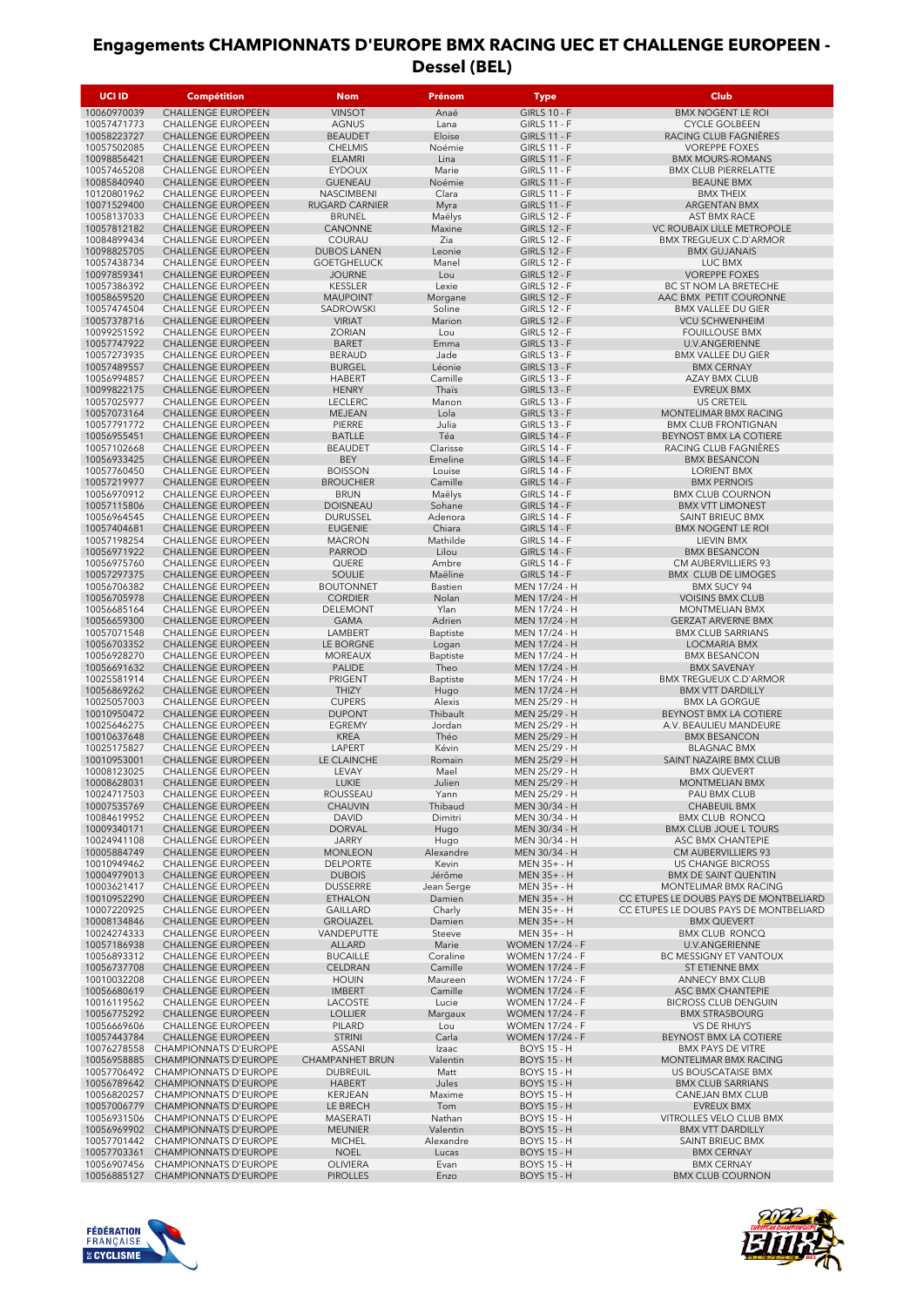| UCI ID                     | Compétition                                                  | <b>Nom</b>                            | Prénom                | <b>Type</b>                                      | <b>Club</b>                                                 |
|----------------------------|--------------------------------------------------------------|---------------------------------------|-----------------------|--------------------------------------------------|-------------------------------------------------------------|
| 10056960101                | CHAMPIONNATS D'EUROPE                                        | <b>ROCHERIEUX</b>                     | Clément               | <b>BOYS 15 - H</b>                               | <b>BI CLUB CHAPELLOIS</b>                                   |
| 10056882905                | <b>CHAMPIONNATS D'EUROPE</b>                                 | SOUQUES GINOUVES                      | Celestin              | <b>BOYS 15 - H</b>                               | <b>BMX PERNOIS</b>                                          |
| 10056744677                | <b>CHAMPIONNATS D'EUROPE</b>                                 | ANSART LAYRAC                         | <b>Basile</b>         | <b>BOYS 16 - H</b>                               | <b>BMX PERNOIS</b>                                          |
| 10056596854<br>10057691540 | <b>CHAMPIONNATS D'EUROPE</b><br><b>CHAMPIONNATS D'EUROPE</b> | <b>BRETIN MONARD</b><br><b>BRUN</b>   | Arthur<br>Robin       | <b>BOYS 16 - H</b><br><b>BOYS 16 - H</b>         | <b>BMX VTT DARDILLY</b>                                     |
| 10056918671                | <b>CHAMPIONNATS D'EUROPE</b>                                 | <b>CADORET</b>                        | Leny                  | <b>BOYS 16 - H</b>                               | <b>BMX CLUB COURNON</b><br><b>BMX THEIX</b>                 |
| 10056722651                | <b>CHAMPIONNATS D'EUROPE</b>                                 | DE LA HOGUE                           | Enzo                  | <b>BOYS 16 - H</b>                               | ST ETIENNE BMX                                              |
| 10056754579                | <b>CHAMPIONNATS D'EUROPE</b>                                 | <b>DEFRANCE</b>                       | Léo                   | <b>BOYS 16 - H</b>                               | <b>STADE BORDELAIS BMX</b>                                  |
| 10056811365                | <b>CHAMPIONNATS D'EUROPE</b>                                 | <b>EUGENIE</b>                        | Ruben                 | <b>BOYS 16 - H</b>                               | <b>BMX NOGENT LE ROI</b>                                    |
| 10057694368                | <b>CHAMPIONNATS D'EUROPE</b>                                 | <b>FAURE</b>                          | Matteo                | <b>BOYS 16 - H</b>                               | STADE BORDELAIS BMX                                         |
| 10057264942                | CHAMPIONNATS D'EUROPE                                        | <b>FERRIER</b>                        | Liam                  | <b>BOYS 16 - H</b>                               | <b>BMX VTT DARDILLY</b>                                     |
| 10056761956<br>10056255031 | <b>CHAMPIONNATS D'EUROPE</b><br><b>CHAMPIONNATS D'EUROPE</b> | LE BOUGEANT<br>LEMEE                  | Leo<br>Zian           | <b>BOYS 16 - H</b><br><b>BOYS 16 - H</b>         | <b>BMX TREGUEUX C.D'ARMOR</b><br><b>ANNECY BMX CLUB</b>     |
| 10056814601                | <b>CHAMPIONNATS D'EUROPE</b>                                 | <b>NEEL</b>                           | Zacharie              | <b>BOYS 16 - H</b>                               | AST BMX RACE                                                |
| 10056783578                | CHAMPIONNATS D'EUROPE                                        | PALMEIRA                              | Léandro               | <b>BOYS 16 - H</b>                               | <b>ST ETIENNE BMX</b>                                       |
| 10056831371                | <b>CHAMPIONNATS D'EUROPE</b>                                 | <b>RICHARD</b>                        | Adrien                | <b>BOYS 16 - H</b>                               | <b>VOREPPE FOXES</b>                                        |
| 10056838647                | CHAMPIONNATS D'EUROPE                                        | <b>TORRES</b>                         | Jules                 | <b>BOYS 16 - H</b>                               | A.V. BEAULIEU MANDEURE                                      |
| 10056993342<br>10056895433 | <b>CHAMPIONNATS D'EUROPE</b><br><b>CHAMPIONNATS D'EUROPE</b> | <b>ALZINGRE</b><br>DE OLIVEIRA        | Inès<br>Lola          | <b>GIRLS 15 - F</b><br><b>GIRLS 15 - F</b>       | <b>BEAUNE BMX</b><br>MONTGERON BC                           |
| 10057016681                | <b>CHAMPIONNATS D'EUROPE</b>                                 | <b>DEBORDE</b>                        | Romy                  | <b>GIRLS 15 - F</b>                              | <b>BMX TREGUEUX C.D'ARMOR</b>                               |
| 10056950300                | CHAMPIONNATS D'EUROPE                                        | <b>GARNIER</b>                        | Anaïs                 | <b>GIRLS 15 - F</b>                              | ST AVERTIN SPORTS BMX                                       |
| 10056937364                | <b>CHAMPIONNATS D'EUROPE</b>                                 | <b>GAUDET</b>                         | Amy                   | <b>GIRLS 15 - F</b>                              | <b>BMX CLUB DE VALLET</b>                                   |
| 10057258676                | <b>CHAMPIONNATS D'EUROPE</b>                                 | <b>JAMET</b>                          | Marion                | <b>GIRLS 15 - F</b>                              | <b>AZAY BMX CLUB</b>                                        |
| 10097560358<br>10057060232 | <b>CHAMPIONNATS D'EUROPE</b><br><b>CHAMPIONNATS D'EUROPE</b> | <b>LUCAS</b><br><b>POPIN</b>          | Clara<br>Gersende     | <b>GIRLS 15 - F</b><br><b>GIRLS 15 - F</b>       | SAINT BRIEUC BMX<br>ST AVERTIN SPORTS BMX                   |
| 10056910385                | <b>CHAMPIONNATS D'EUROPE</b>                                 | <b>THOMAS</b>                         | Gabriella             | <b>GIRLS 15 - F</b>                              | <b>BMX TREGUEUX C.D'ARMOR</b>                               |
| 10056828240                | <b>CHAMPIONNATS D'EUROPE</b>                                 | <b>VIDELO</b>                         | Meline                | <b>GIRLS 15 - F</b>                              | SAINT BRIEUC BMX                                            |
| 10056792773                | <b>CHAMPIONNATS D'EUROPE</b>                                 | <b>BUTHION</b>                        | Jade                  | <b>GIRLS 16 - F</b>                              | <b>B.C. PONT EVEQUE</b>                                     |
| 10056909779                | <b>CHAMPIONNATS D'EUROPE</b>                                 | <b>FAVRE</b>                          | Bérénice              | <b>GIRLS 16 - F</b>                              | <b>B.C. PONT EVEQUE</b>                                     |
| 10056950401                | <b>CHAMPIONNATS D'EUROPE</b>                                 | <b>GARNIER</b>                        | Célia                 | <b>GIRLS 16 - F</b>                              | <b>U.V.ANGERIENNE</b>                                       |
| 10057073063<br>10085695642 | <b>CHAMPIONNATS D'EUROPE</b><br><b>CHAMPIONNATS D'EUROPE</b> | <b>GIRAULT</b><br><b>GUERNION</b>     | Eve<br>Flore          | <b>GIRLS 16 - F</b><br><b>GIRLS 16 - F</b>       | MONTELIMAR BMX RACING<br><b>AZAY BMX CLUB</b>               |
| 10085279754                | CHAMPIONNATS D'EUROPE                                        | <b>GUINEDOT</b>                       | Lina                  | <b>GIRLS 16 - F</b>                              | <b>BMX NOGENT LE ROI</b>                                    |
| 10056775696                | <b>CHAMPIONNATS D'EUROPE</b>                                 | <b>IMBERT</b>                         | Manon                 | <b>GIRLS 16 - F</b>                              | ASC BMX CHANTEPIE                                           |
| 10056880073                | CHAMPIONNATS D'EUROPE                                        | <b>KERVELLA</b>                       | Maïwenn               | <b>GIRLS 16 - F</b>                              | <b>EVREUX BMX</b>                                           |
| 10056803079                | <b>CHAMPIONNATS D'EUROPE</b>                                 | <b>MERROUCHE</b>                      | Louna                 | <b>GIRLS 16 - F</b>                              | <b>BMX CLUB CHAMPAGNELAIS</b>                               |
| 10056879265<br>10056814500 | CHAMPIONNATS D'EUROPE<br><b>CHAMPIONNATS D'EUROPE</b>        | MONNANTEUIL<br><b>POTTIER</b>         | Mila<br>Louise        | <b>GIRLS 16 - F</b><br><b>GIRLS 16 - F</b>       | LUC BMX<br><b>EVREUX BMX</b>                                |
| 10056790955                | CHAMPIONNATS D'EUROPE                                        | <b>ROUGET</b>                         | Clara                 | <b>GIRLS 16 - F</b>                              | <b>DESCARTES BMX</b>                                        |
| 10006786142                | <b>CHAMPIONNATS D'EUROPE</b>                                 | ANDRE                                 | Sylvain               | MEN ELITE - H                                    | <b>BMX CLUB CAVAILLON</b>                                   |
| 10011100117                | <b>CHAMPIONNATS D'EUROPE</b>                                 | <b>CLERTE</b>                         | Eddy                  | MEN ELITE - H                                    | STADE BORDELAIS BMX                                         |
| 10009179517                | <b>CHAMPIONNATS D'EUROPE</b>                                 | DARNAND                               | Simba                 | MEN ELITE - H                                    | <b>BMX COMPIEGNE CLAIROIX</b>                               |
| 10006261635<br>10007830712 | <b>CHAMPIONNATS D'EUROPE</b>                                 | <b>DAUDET</b>                         | Joris                 | MEN ELITE - H                                    | STADE BORDELAIS BMX                                         |
| 10007796659                | <b>CHAMPIONNATS D'EUROPE</b><br><b>CHAMPIONNATS D'EUROPE</b> | LE NAGARD<br>MAYET                    | Karl<br>Romain        | MEN ELITE - H<br>MEN ELITE - H                   | <b>EVREUX BMX</b><br>LEMPDES BMX AUVERGNE                   |
| 10008797476                | <b>CHAMPIONNATS D'EUROPE</b>                                 | PILARD                                | Arthur                | MEN ELITE - H                                    | <b>SAINT BRIEUC BMX</b>                                     |
| 10009537508                | CHAMPIONNATS D'EUROPE                                        | <b>RACINE</b>                         | Romain                | MEN ELITE - H                                    | LEMPDES BMX AUVERGNE                                        |
| 10009904589                | <b>CHAMPIONNATS D'EUROPE</b>                                 | <b>RAGOT RICHARD</b>                  | Mathis                | MEN ELITE - H                                    | <b>ST ETIENNE BMX</b>                                       |
| 10008122520                | CHAMPIONNATS D'EUROPE                                        | <b>RENCUREL</b>                       | Jérémy                | MEN ELITE - H                                    | <b>BMX BESANCON</b>                                         |
| 10026040743<br>10057679214 | <b>CHAMPIONNATS D'EUROPE</b><br><b>CHAMPIONNATS D'EUROPE</b> | <b>SAINT LUC</b><br>ALBARET           | Lilian<br>Lenny       | MEN ELITE - H<br><b>MEN JUNIOR - H</b>           | <b>GERZAT ARVERNE BMX</b><br>STADE BORDELAIS BMX            |
| 10056702645                | <b>CHAMPIONNATS D'EUROPE</b>                                 | <b>AUBIN</b>                          | Adam                  | <b>MEN JUNIOR - H</b>                            | SAINT BRIEUC BMX                                            |
| 10056825816                | <b>CHAMPIONNATS D'EUROPE</b>                                 | <b>BAURAND</b>                        | Yanis                 | <b>MEN JUNIOR - H</b>                            | <b>BMX BESANCON</b>                                         |
| 10056825715                | <b>CHAMPIONNATS D'EUROPE</b>                                 | <b>BEY</b>                            | Maxence               | <b>MEN JUNIOR - H</b>                            | <b>BMX BESANCON</b>                                         |
| 10056685467                | <b>CHAMPIONNATS D'EUROPE</b>                                 | <b>BOURDEAU</b>                       | Hippolyte             | <b>MEN JUNIOR - H</b>                            | SAINT NAZAIRE BMX CLUB                                      |
| 10056673747<br>10056698096 | <b>CHAMPIONNATS D'EUROPE</b><br><b>CHAMPIONNATS D'EUROPE</b> | CHAVANON<br><b>FLORUS</b>             | Arthur<br>Noé         | <b>MEN JUNIOR - H</b><br><b>MEN JUNIOR - H</b>   | UNION BMX DU ROANNAIS<br>UNION BMX DU ROANNAIS              |
| 10056676272                | <b>CHAMPIONNATS D'EUROPE</b>                                 | <b>GEISSE</b>                         | Pierre                | <b>MEN JUNIOR - H</b>                            | LEMPDES BMX AUVERGNE                                        |
| 10056743364                | <b>CHAMPIONNATS D'EUROPE</b>                                 | <b>HABERT</b>                         | Maxime                | <b>MEN JUNIOR - H</b>                            | <b>BMX CLUB SARRIANS</b>                                    |
| 10056744980                | CHAMPIONNATS D'EUROPE                                        | <b>JUPILLE</b>                        | Baptiste              | <b>MEN JUNIOR - H</b>                            | <b>BMX BESANCON</b>                                         |
| 10056856431                | <b>CHAMPIONNATS D'EUROPE</b>                                 | <b>KLEIN</b>                          | Alexy                 | <b>MEN JUNIOR - H</b>                            | SAINT BRIEUC BMX                                            |
| 10056725580<br>10056744374 | CHAMPIONNATS D'EUROPE<br>CHAMPIONNATS D'EUROPE               | <b>LECLERC</b><br><b>VINIT DUNAND</b> | Enzo<br>Emile         | <b>MEN JUNIOR - H</b><br><b>MEN JUNIOR - H</b>   | <b>US CRETEIL</b><br><b>BMX CLUB COURNON</b>                |
| 10056809143                | CHAMPIONNATS D'EUROPE                                        | <b>WON FAH HIN</b>                    | Tom                   | <b>MEN JUNIOR - H</b>                            | <b>BMX VTT DARDILLY</b>                                     |
| 10056641819                | <b>CHAMPIONNATS D'EUROPE</b>                                 | <b>ALDON</b>                          | Chris                 | <b>MEN U23 - H</b>                               | <b>BMX COMPIEGNE CLAIROIX</b>                               |
| 10057681133                | CHAMPIONNATS D'EUROPE                                        | <b>BEGUIN</b>                         | Joris                 | <b>MEN U23 - H</b>                               | SAINT NAZAIRE BMX CLUB                                      |
| 10056676373                | CHAMPIONNATS D'EUROPE                                        | CARLIER                               | Mathis                | <b>MEN U23 - H</b>                               | OSNY BMX CLUB                                               |
| 10056648485<br>10056645051 | CHAMPIONNATS D'EUROPE<br>CHAMPIONNATS D'EUROPE               | <b>COLSENET</b><br><b>DIEUAIDE</b>    | Matéo<br>Nathanaël    | <b>MEN U23 - H</b><br><b>MEN U23 - H</b>         | VC ROUBAIX LILLE METROPOLE<br>SAINT BRIEUC BMX              |
| 10057688712                | CHAMPIONNATS D'EUROPE                                        | <b>DUFOUR</b>                         | Simon                 | <b>MEN U23 - H</b>                               | VC ROUBAIX LILLE METROPOLE                                  |
| 10025312637                | CHAMPIONNATS D'EUROPE                                        | GAROYAN                               | Leo                   | <b>MEN U23 - H</b>                               | <b>BMX BESANCON</b>                                         |
| 10056664956                | CHAMPIONNATS D'EUROPE                                        | <b>GENESTRONI</b>                     | Robin                 | <b>MEN U23 - H</b>                               | ST ETIENNE BMX                                              |
| 10025552511                | CHAMPIONNATS D'EUROPE                                        | <b>GOBERT</b>                         | Dylan                 | <b>MEN U23 - H</b>                               | LEMPDES BMX AUVERGNE                                        |
| 10056820459<br>10056660916 | CHAMPIONNATS D'EUROPE<br>CHAMPIONNATS D'EUROPE               | <b>ISTIL</b><br>LUI HIN TSAN          | Anaia<br>Tatyan       | <b>MEN U23 - H</b><br><b>MEN U23 - H</b>         | <b>BMX CLUB JOUE L TOURS</b><br>ST ETIENNE BMX              |
| 10056658286                | CHAMPIONNATS D'EUROPE                                        | MARSZALEK                             | Hugo                  | <b>MEN U23 - H</b>                               | <b>BMX CLUB CHAMPAGNELAIS</b>                               |
| 10056866636                | CHAMPIONNATS D'EUROPE                                        | QUELLIER                              | Grégoire              | <b>MEN U23 - H</b>                               | ST ETIENNE BMX                                              |
| 10056684457                | CHAMPIONNATS D'EUROPE                                        | ROUSSEAU                              | Louison               | <b>MEN U23 - H</b>                               | SAINT NAZAIRE BMX CLUB                                      |
| 10025725693                | CHAMPIONNATS D'EUROPE                                        | <b>THOUIN</b>                         | Theo                  | <b>MEN U23 - H</b>                               | SAINT BRIEUC BMX                                            |
| 10056657175                | CHAMPIONNATS D'EUROPE                                        | <b>BELTRANDO</b>                      | Mariane               | <b>WOMEN ELITE - F</b>                           | <b>BMX CLUB FRONTIGNAN</b><br><b>BMX COMPIEGNE CLAIROIX</b> |
| 10010031905<br>10008808388 | CHAMPIONNATS D'EUROPE<br>CHAMPIONNATS D'EUROPE               | <b>DEVOLDER</b><br><b>DOUDOUX</b>     | Charlotte<br>Mathilde | <b>WOMEN ELITE - F</b><br><b>WOMEN ELITE - F</b> | <b>BMX CLUB SARRIANS</b>                                    |
| 10007576488                | CHAMPIONNATS D'EUROPE                                        | MAIRE                                 | Camille               | <b>WOMEN ELITE - F</b>                           | <b>BMX CLUB SARRIANS</b>                                    |
| 10005850801                | CHAMPIONNATS D'EUROPE                                        | VALENTINO                             | Manon                 | <b>WOMEN ELITE - F</b>                           | STADE BORDELAIS BMX                                         |
| 10057028607                | CHAMPIONNATS D'EUROPE                                        | BARTHELEMY                            | Clara                 | WOMEN JUNIOR - F                                 | CM AUBERVILLIERS 93                                         |
| 10056666471                | CHAMPIONNATS D'EUROPE                                        | <b>BODINEAU</b>                       | Agathe                | <b>WOMEN JUNIOR - F</b>                          | <b>BMX CLUB DE VALLET</b>                                   |
| 10056753569<br>10056738617 | CHAMPIONNATS D'EUROPE<br><b>CHAMPIONNATS D'EUROPE</b>        | <b>BRINDJONC</b><br><b>CROZET</b>     | Léa<br>Laurine        | WOMEN JUNIOR - F<br><b>WOMEN JUNIOR - F</b>      | LEMPDES BMX AUVERGNE<br><b>BMX VALLEE DU GIER</b>           |
| 10056933930                | CHAMPIONNATS D'EUROPE                                        | DRUART                                | Léonie                | WOMEN JUNIOR - F                                 | CM AUBERVILLIERS 93                                         |
| 10056887753                | <b>CHAMPIONNATS D'EUROPE</b>                                 | <b>MOUGEY</b>                         | Laura                 | <b>WOMEN JUNIOR - F</b>                          | <b>BMX BESANCON</b>                                         |
| 10056928371                | CHAMPIONNATS D'EUROPE                                        | <b>MOUSTIER</b>                       | Coralie               | WOMEN JUNIOR - F                                 | <b>BMX CLUB SARRIANS</b>                                    |
| 10056870272                | CHAMPIONNATS D'EUROPE                                        | PEYRARD                               | Pauline               | <b>WOMEN JUNIOR - F</b>                          | ST ETIENNE BMX                                              |
| 10056986672                | CHAMPIONNATS D'EUROPE                                        | <b>PIC</b>                            | Melina                | WOMEN JUNIOR - F                                 | STADE BORDELAIS BMX                                         |